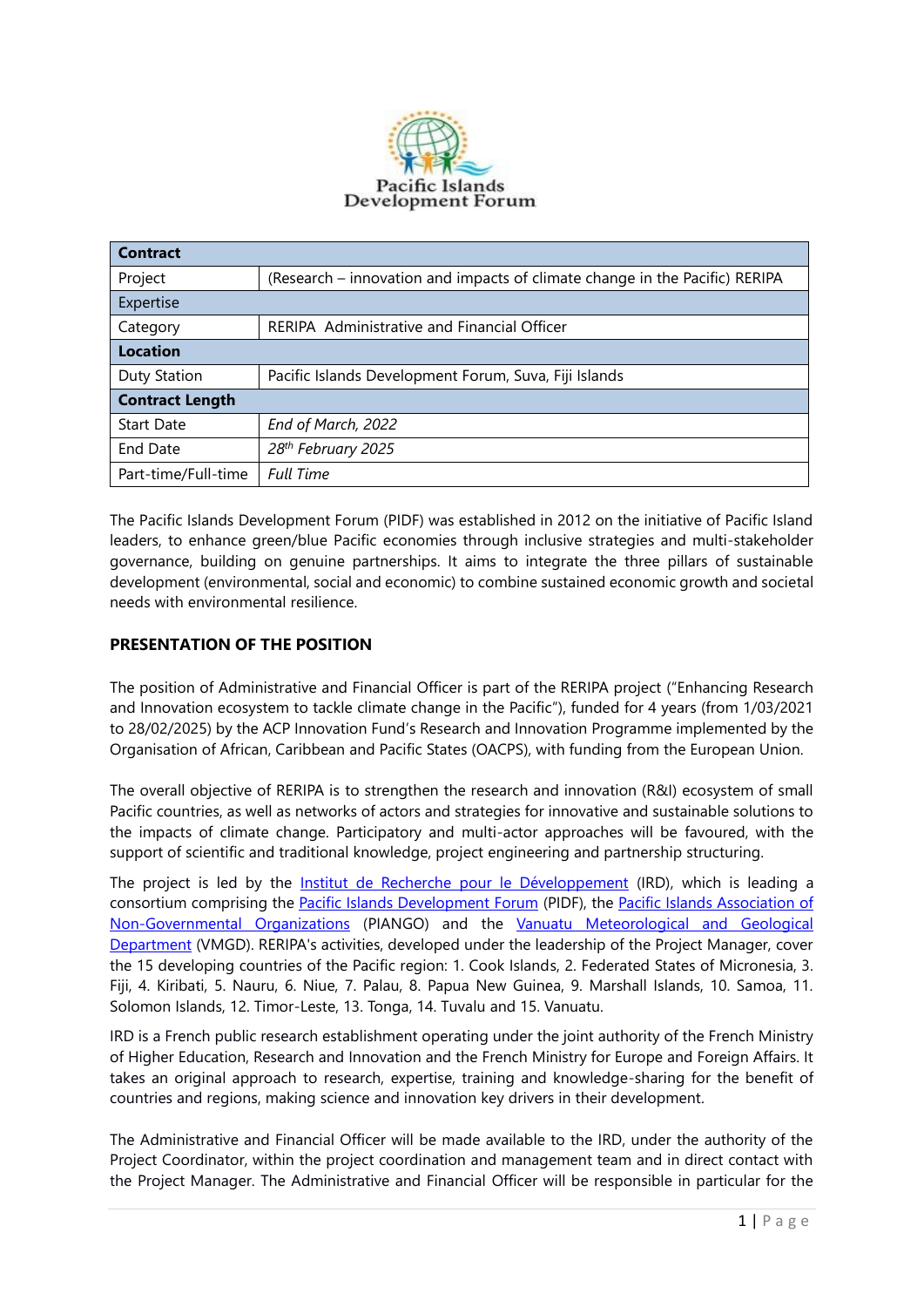administrative and financial management and monitoring of the project as a whole. The Administrative and Financial Officer will also participate in the various activities of the project, including in the development and maintenance of fruitful cooperation relations with the Secretariat of the African, Caribbean and Pacific Group of States (ACP), the European Union, the consortium partners described above, the project beneficiaries and the political and administrative authorities of the project countries. The Administrative and Financial Officer should be in contact with the IRD Financial Officer based in Marseille who will certified the budget

The Administrative and Financial Officer will have access to IRD financial tools in order to disburse the IRD budget following the project manager instructions. In order to ensure this, IRD office based in Marseille will train the Administrative and Financial Officer

## **I- MAIN RESPONSIBILITIES**

## **Administrative and financial management**

- Disburse IRD budget following the project manager instructions
- Monitor and evaluate the overall project budget using a scoreboard and on the basis of financial reports that will be collected, including in particular the budgets of the coordinator (IRD) and of the partners, third parties and service providers involved in the project (purchase requisitions, purchase orders, service contracts, etc.), ensuring compliance with the regulations and requirements of the PIDF, the IRD and the Secretariat of the African, Caribbean and Pacific Group of States (ACP) and the European Union;
- Collect, analyse and correct the financial reports of the coordinator, partners, third parties and subcontractors involved in the RERIPA project, within the given deadlines;
- Consolidate financial statements IRD and PIDF;
- Prepare regular administrative and financial reports according to the specific requirements of the Coordinator and the Contracting Authority;
- Participate in the preparation, collection and filing of administrative documents and accounting records;
- Support the contracting process with third parties and subcontractors (repayment contracts, collaboration contracts, service contracts, consortium contracts, etc.) in support of the IRD Innovation and Valorisation Department;
- Underpin the formalisation and protection of intellectual property, to support the IRD's Innovation and Valorisation Department.

## **Support for the organisation and communication of the project**

- Assist the Coordinator and the Manager in the planning, preparation, operational implementation and monitoring/evaluation of the RERIPA project activities in the countries concerned;
- Take charge of organising the missions of the experts requested by the project, in collaboration with the PIDF and the IRD;
- Write minutes and administrative notes;
- Take charge of the logistics of the organisation of certain events (seminar, colloquium, meeting) and ensure budget monitoring;
- Contribute to project communication (posting information on the website, promotion of RERIPA on social networks and media).